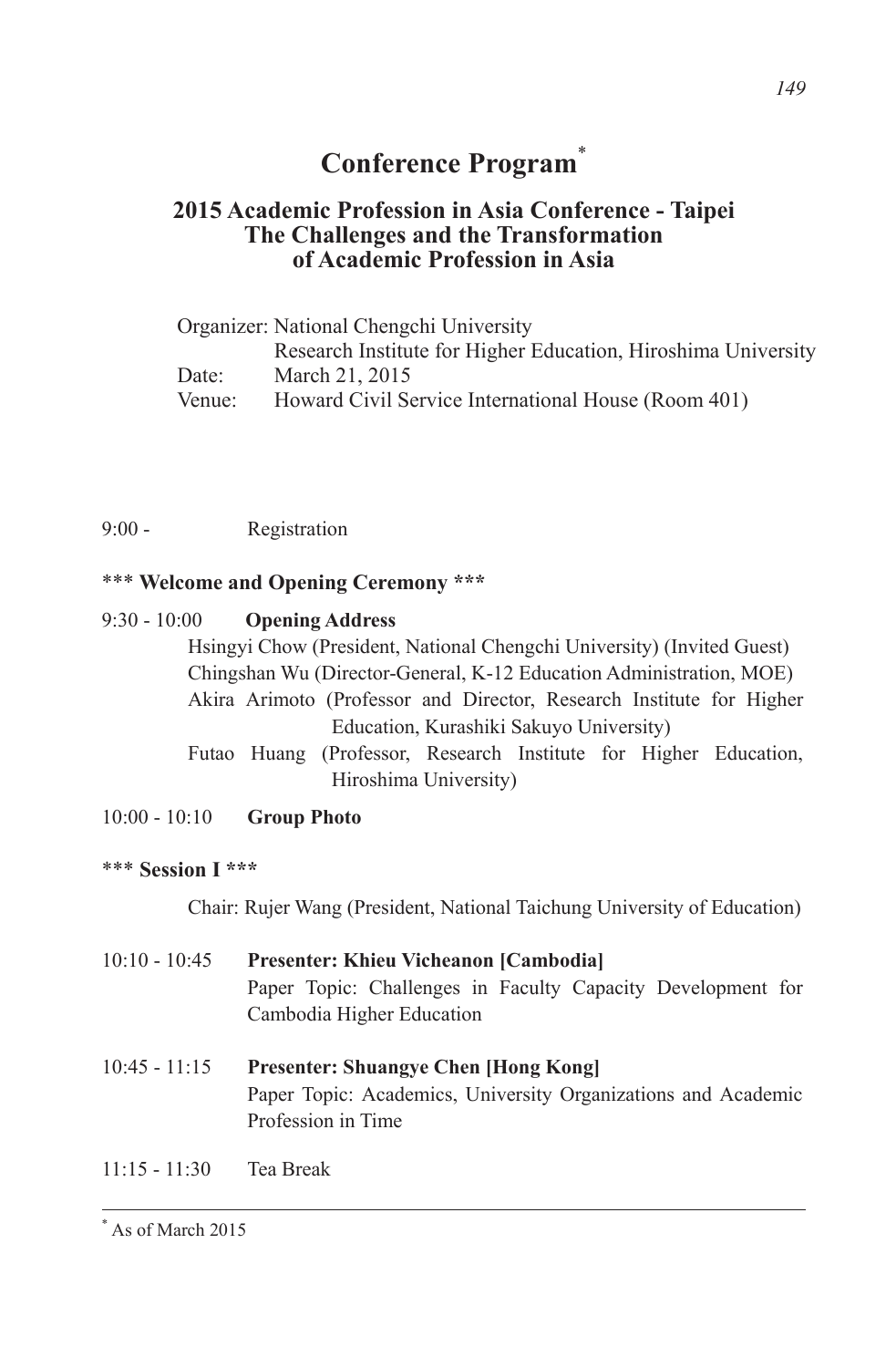| $11:30 - 12:00$     | Presenter: Akira Arimoto [Japan]<br>Paper Topic: Academic Profession's Challenge to the Construction<br>of Education Management in Japan                                                    |
|---------------------|---------------------------------------------------------------------------------------------------------------------------------------------------------------------------------------------|
| $12:00 - 12:30$     | Presenter: Tsukasa Daizen [Japan]<br>Paper Topic: Globalization of Educational and Research Activities<br>of Japanese University Academic Staff: The present conditions and<br>determinants |
| $12:30 - 14:00$     | Lunch break                                                                                                                                                                                 |
| *** Session II      | ***                                                                                                                                                                                         |
|                     | Chair: Yungchi Hou (Dean, Office of International Education, Fu Jen Catholic<br>University)                                                                                                 |
| $14:00 - 14:35$     | <b>Presenter: Futao Huang [Japan]</b><br>Topic: Asia's Academy Challenges:<br>Paper<br>Based<br>on the<br>international survey in selected Asia's systems                                   |
| $14:35 - 15:05$     | Presenter: Akiyoshi Yonezawa [Japan]<br>Paper Topic: Comparative Study of Academic Mobility Patterns:<br>Capacity development and inherited network                                         |
| $15:05 - 15:35$     | Presenters: Aida Suraya Md. Yunus/ Vincent Pang [Malaysia]<br>Paper Topic: Academic Promotion in Malaysia: Meeting academics'<br>expectation and institutional needs                        |
| $15:35 - 15:50$     | Tea Break                                                                                                                                                                                   |
| *** Session III *** |                                                                                                                                                                                             |
|                     | Chair: Shihuei Ho (Associate Professor, Graduate School of Educational<br>Administration and Evaluation, University of Taipei)                                                              |

- 15:50 16:25 **Presenters: Kong Chong Ho/Robin J. Chen [Singapore/Taiwan]** Paper Topic: Administrative Management and Academic Research Orientations in Singapore and Taiwan
- 16:25 16:55 **Presenters: Robin J. Chen/ Chingshan Wu [Taiwan]**  Paper Topic: International Academic Network Building and Productivity of Academics in Taiwan
- 16:55 17:30 Project Meeting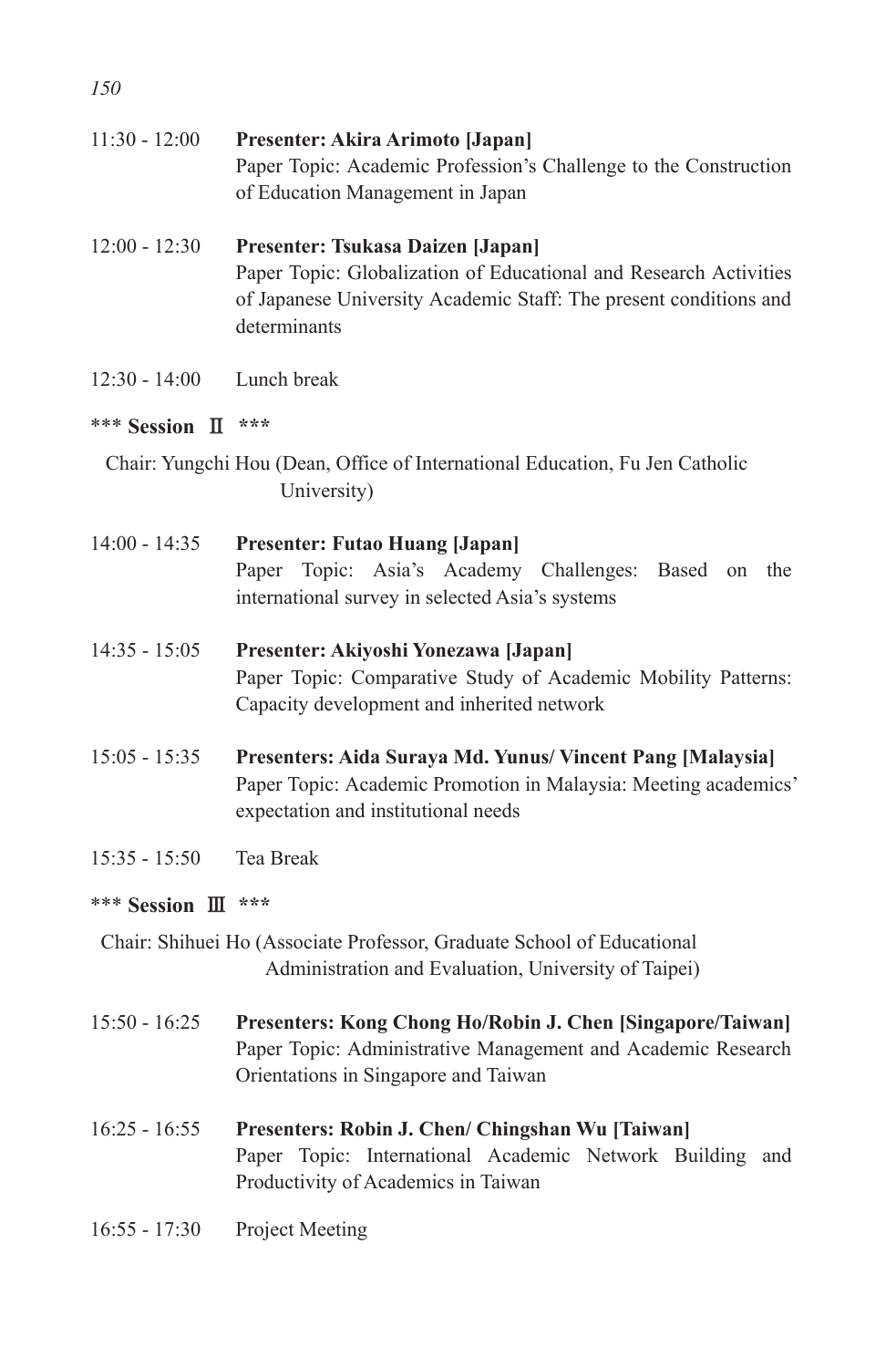# **R.I.H.E. PUBLICATION IN ENGLISH**

#### **RIHE International Publication Series**

- No. 1: Kaneko, M. (1987). *Enrollment Expansion in Postwar Japan*.
- No. 2: Guocai, Z. (1989). *Higher Education Research in China: An Annotated Bibliography*.
- No. 3: Abe, Y. (1989). *Non-University Sector Higher Education in Japan*.
- No. 4: Kaneko, M. (1989). *Financing Higher Education in Japan: Trends and Issues*.
- No. 5: Kaneko, M. (1992). *Higher Education and Employment in Japan: Trends and Issues*.
- No. 6: Morgan, J. Keith (1999). *Universities and the Community: Use of Time in Universities in Japan*.
- No. 7: Arimoto, A. (ed.) (2001). *University Reforms and Academic Governance: Reports of the 2000 Three-Nation Workshop on Academic Governance*.
- No. 8: Arimoto, A. (ed.) (2002). *University Reforms and Academic Governance Reconsidered: Report of the Six-Nation Higher Education Research Project*.
- No. 9: Arimoto, A., Huang, F., and Yokoyama, K. (eds.) (2005). *Globalization and Higher Education.*
- No.10: Huang, F. (ed.) (2006). *Transnational Higher education in Asia and the Pacific Region.*

#### **Higher Education Forum**

*Higher Education Forum* Vol. 1 (2003).

- *Higher Education Forum* Vol. 2 (2005).
- *Higher Education Forum* Vol. 3 (2006).
- *Higher Education Forum* Vol. 4 (2007).
- *Higher Education Forum* Vol. 5 (2008).
- *Higher Education Forum* Vol. 6 (2009).
- *Higher Education Forum* Vol. 7 (2010).
- *Higher Education Forum* Vol. 8 (2011).
- *Higher Education Forum* Vol. 9 (2012).
- *Higher Education Forum* Vol. 10 (2013).
- *Higher Education Forum* Vol. 11 (2014).
- *Higher Education Forum* Vol. 12 (2015).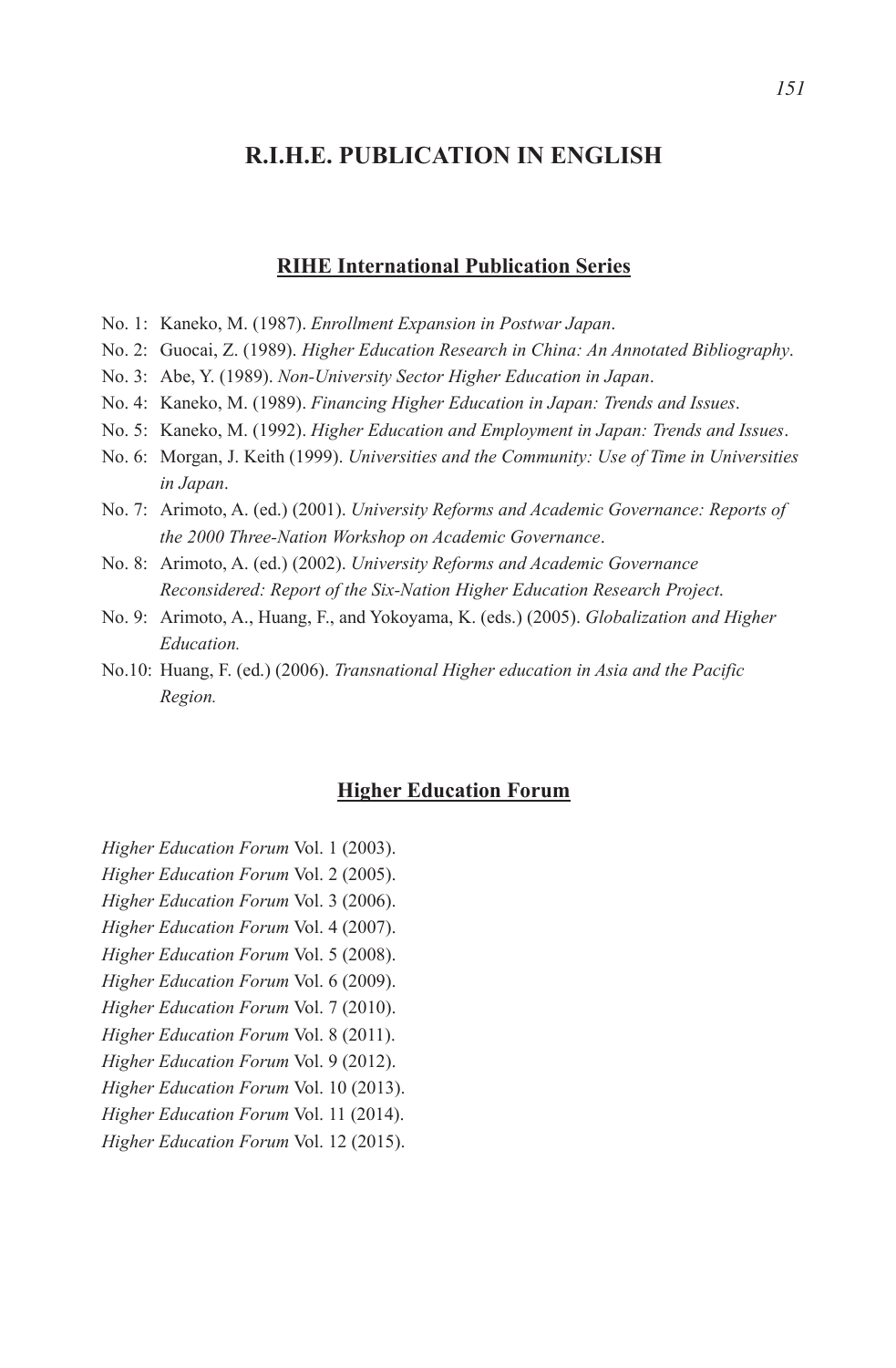#### **Higher Education Research in Japan**

*Higher Education Research in Japan* Vol. 1 (2003).

*Higher Education Research in Japan* Vol. 2 (2005).

*Higher Education Research in Japan* Vol. 3 (2006).

*Higher Education Research in Japan* Vol. 4 (2007).

*Higher Education Research in Japan* Vol. 5 (2008).

## **COE Publication Series**

- No. 6: *Construction and Quality Assurance of 21st Century Higher Education* (Reports of the 2003 COE International Symposium) (2003).
- No. 7: *Mergers and Cooperation among Higher Education Institutions: Australia, Japan and Europe* (Reports of the 2003 COE International Seminar on Mergers and Cooperation) (2004).
- No.11: *Organization Reforms and University Governance: Autonomy and Accountability* (Reports of COE International Seminar) (2004).
- No.12: *Enhancing Quality and Building the 21st Century Higher Education System* (Reports of COE International Seminar/Eight-Nation Conference) (2004).
- No.20: *Quality, Relevance, and Governance in the Changing Academia: International Perspectives* (Reports of Changing Academic Profession Project Workshop) (2006).
- No.21: *A Cross-National Analysis of Undergraduate Curriculum Models: Focusing on Research-Intensive Universities* (2006)*.*
- No.22: *Gender Inequity in Academic Profession and Higher Education Access: Japan, the United Kingdom, and the United States* (2006)*.*
- No.23: *Constructing University Visions and the Mission of Academic Profession in Asian Countries: A Comparative Perspective* (Reports of COE International Seminar) (2007).
- No.29: *Changing Governance in Higher Education: Incorporation, marketisation, and other reforms*  $-A$  *Comparative study*  $-(2007)$ *.*

#### **RIHE International Seminar Reports**

- No. 1: *Perspectives for the Future System of Higher Education* (Report of the Hiroshima International Seminar on Higher Education) (1977).
- No. 2: *Higher Education for the 1980s: Challenges and Responses* (Report of the Second Hiroshima International Seminar on Higher Education) (1980).
- No. 3: *Innovations in Higher Education: Exchange of Experiences and Ideas in International Perspective* (Reports of the Hiroshima/OECD Meeting of Experts on Higher Education and the Seminar on Innovations in Higher Education) (1981).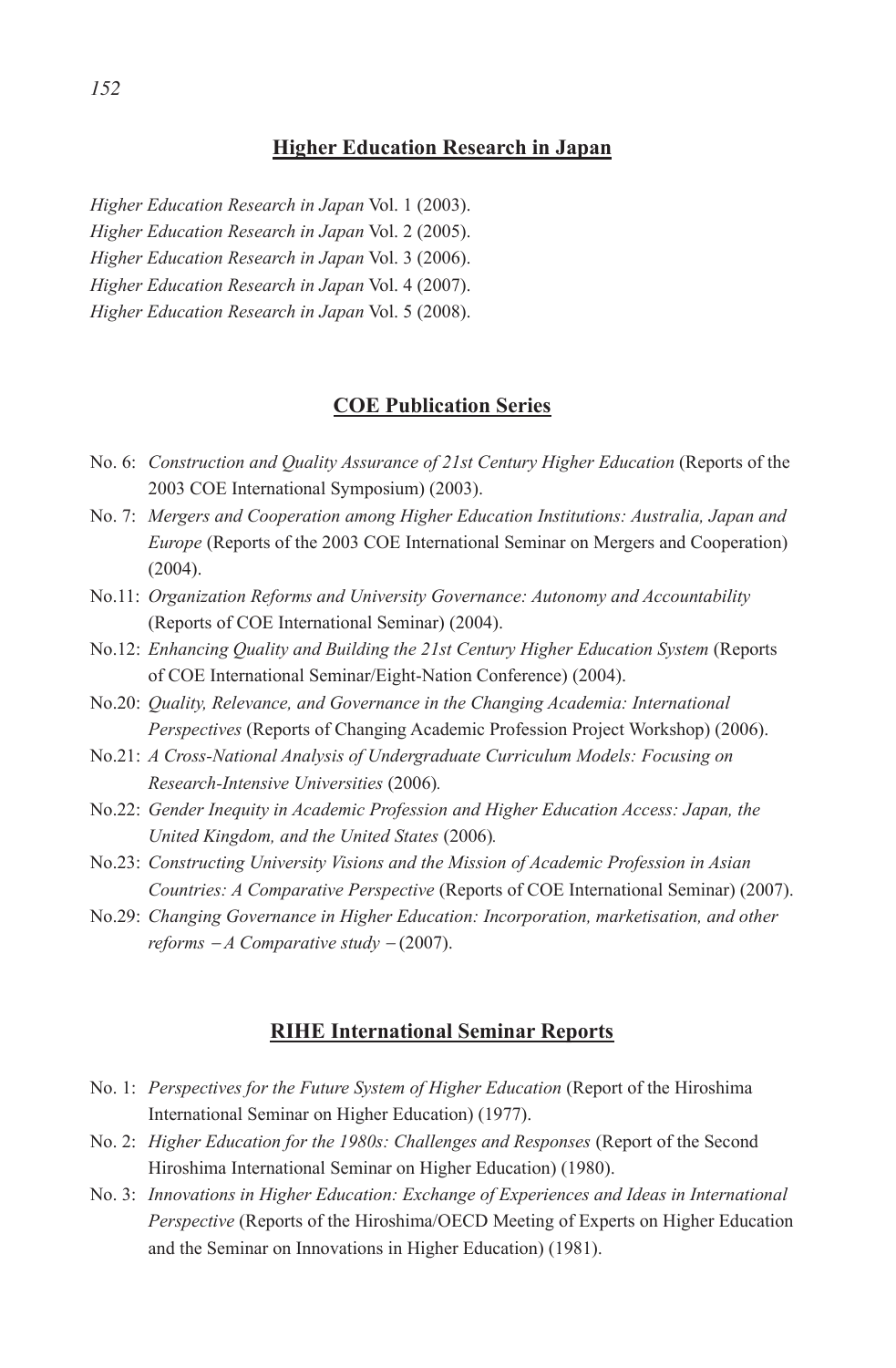- No. 4: *Comparative Approach to Higher Education: Curriculum, Teaching and Innovations in an Age of Financial Difficulties* (Reports of the Hiroshima/OECD Meetings of Experts) (1983).
- No. 5: *The Changing Functions of Higher Education: Implications for Innovation* (Reports from the 1984 OECD/JAPAN Seminar on Higher Education), (1985).
- No. 6: *Higher Education Expansion in Asia* (Reports from the 1985 International Seminar on Asian Higher Education) (1985).
- No. 7: *Public and Private in Asian Higher Education Systems: Issues and Prospects* (Reports from the Third International Seminar on Higher Education in Asia) (1987).
- No. 8: *The Role of Government in Asian Higher Education Systems: Issues and Prospects*  (Report from the Fourth International Seminar on Higher Education in Asia) (1988).
- No. 9: *Foreign Students and Internationalizaion of Higher Education* (Proceedings of OECD/JAPAN Seminar on Higher Education and the Flow of Foreign Students) (1989).
- No.10: *Academic Reforms in the World: Situation and Perspective in the Massification Stage of Higher Education* (Reports of the 1997 Six-Nation Higher Education Project Seminar) (1997).
- No.11: *Higher Education Reform for Quality Higher Education Management in the 21st Century: Economic, Technological, Social and Political Forces Affecting Higher Education* (Proceedings of the 1999 Six-Nation Presidents' Summit in Hiroshima) (2000).
- No.12: *The Changing Academic Profession in International Comparative and Quantitative Perspectives* (Report of the International Conference on the Changing Academic Profession Project, 2008) (2008).
- No.13: *The Changing Academic Profession over 1992-2007: International, Comparative, and Quantitative Perspectives* (Report of the International Conference on the Changing Academic Profession Project, 2009) (2009).
- No.14: *Producing Qualified Graduates and Assuring Education Quality in the Knowledge-Based Society: Roles and Issues of Graduate Education* (Report of the International Workshop on Graduate Education, 2009) (2010).
- No.15: *The Changing Academic Profession in International and Quantitative Perspectives: A Focus on Teaching & Research Activities* (Report of the International Conference on the Changing Academic Profession Project, 2010) (2010).
- No.16: *Diversifying Higher Education Systems in the International and Comparative Perspectives* (Report of the International Workshop on University Reform, 2010) (2011).
- No.17: *The Changing Academic Profession in Asia: Contexts, Realities and Trends* (Report of the International Conference on the Changing Academic Profession Project, 2011) (2011).
- No.18: *University Management, Present and Future: How and by whom?* (Report of the International Workshop on University Reform, 2011) (2012).
- No.19: *Comparison of University Governance: USA, UK, France and Japan* (Report of the